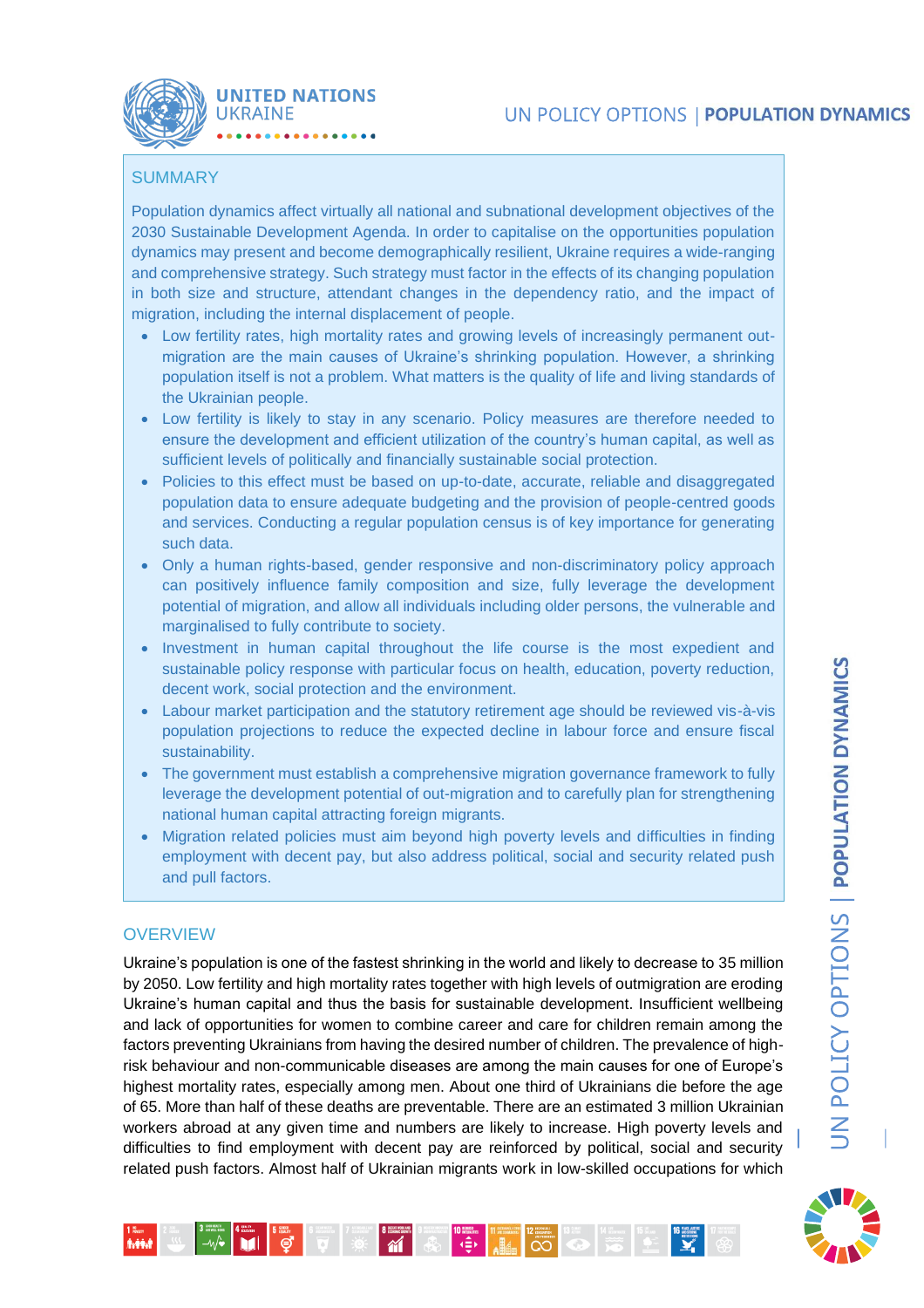

they are overqualified and are attracted by gradually relaxed access to EU labour markets. A third of the recent growth in migration is represented by Ukrainians under 35, who are mostly better educated than those they leave behind. Rising numbers of Ukrainian students abroad add to the brain-drain, with only a few planning to return causing skill mismatches and labour shortages in different economic sectors and regions of the country. Ukraine's rural population is declining, driven by migration of the young, better educated and well-off, and with serious long-term implications on rural economic sustainability and social cohesion. Ukraine has one of the most rapidly aging populations in Europe as a direct consequence of declining fertility. More than a fifth of the population is older than 60, a share projected to rise to 36% by 2050. Women constitute about two thirds of the population aged  $65+$  and almost  $\frac{3}{4}$  of the population aged  $80+$  and face increased vulnerability and poverty risks. Rising health care and pension expenditures burden public finances funded by a shrinking and unhealthy labour force. Age-related spending in Ukraine is set to experience some of the highest increases in Europe and projected to reach 25% of GDP by 2050. Ukraine's workforce, characterised by a low participation rate, especially of older Ukrainian men and women and women of working age, and is set to decline by more than 30% by 2050. The prevalence of informal employment and undeclared earnings further diminishes social security contributions and resulting fiscal space.

### SUSTAINABLE DEVELOPMENT GOALS

Population dynamics and the 2030 Sustainable Development Agenda are intricately linked. Fertility and mortality rates, migration affect consumption, production, employment, income distribution, poverty and social protection, including pensions. Understanding population dynamics in the development context should inform policies to ensure universal access to health care, education, housing, sanitation, food and energy. Both Cairo+20 and Rio+20 in 2012 reaffirmed these linkages and committed governments to systematically consider population trends in their national, rural and urban development strategies through forward looking planning. A human rights-based and gender-responsive approach is critical to develop such strategies. The strengthening of human capital throughout the life course and a focus on non-discrimination, equal opportunities, supporting young people in their self-fulfillment, women's empowerment and participation in the labour market are fundamental in setting the stage for economic and social transformation that delivers sustainable development, social cohesion and wellbeing for society at large.

### POLICY CONSIDERATIONS

- Responding effectively to Ukraine's population dynamics is central to promoting sustainable development. The 2006 Government Strategy of Demographic Development for the period until 2015 clearly identified Ukraine's main population challenges and proposed a wideranging set of mitigation policies. It still provides a comprehensive framework and guideline for implementation together with the Government Strategy on Migration Policy and the measures planned and implemented in accordance with the State Strategy for Regional Development for the period of 2021 – 2027.
- There is no single remedy to address demographic challenges or to fully offset the negative effects of Ukraine's population dynamics. Adaptive measures are therefore needed to ensure sufficient levels of social protection, to nurture human capital, to foster productive per capita economic growth and to ease fiscal pressures.
- Ukraine has not held a census since 2001. Accurate, reliable, disaggregated data on population quantity, geographic distribution and main socio-demographic features must

**THE FILE OF THE COLLEGE OF THE COLLEGE OF THE COLLEGE OF THE COLLEGE OF THE COLLEGE OF THE COLLEGE OF THE COLL** 

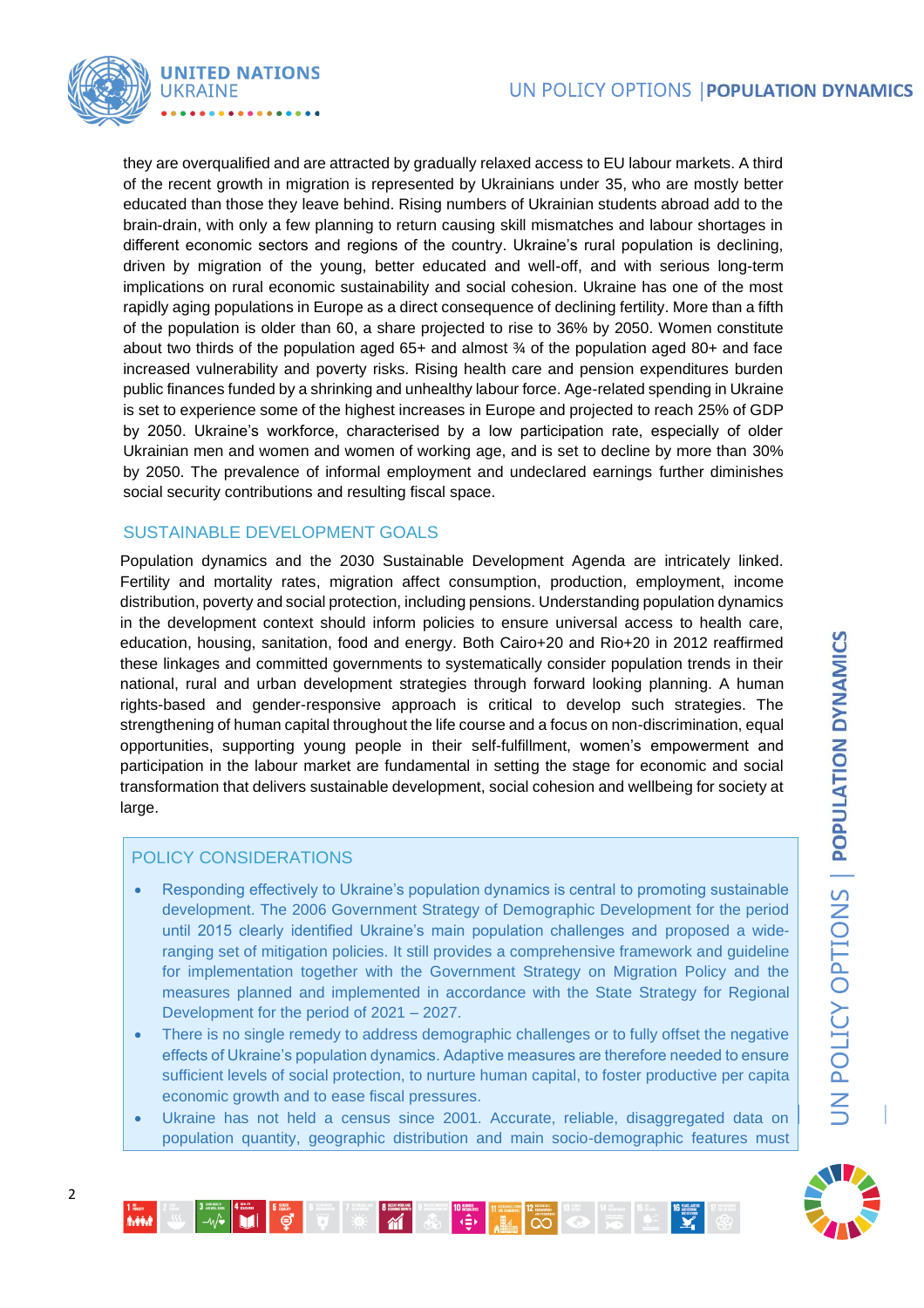

provide the basis for evidence-based policy, accurate budgeting, and the provision of peoplecentred goods and services.

- Only a human rights-based and gender-responsive policy approach can positively influence decisions about family composition and size, fully leverage the development potential of migration and ensure access to essential services and social protection.
- Non-discriminatory policies are needed to ensure inclusiveness and allow the young, older persons, and vulnerable and marginalised groups to contribute fully to society while receiving the care, services and social protection they need.
- Investment in human capital throughout the life course is the most expedient way to respond to Ukraine's changing population dynamics and positively change Ukraine's Human Development Index. Particular focus must be placed on health, including sexual and reproductive health and rights and the adoption of healthy lifestyles, education, poverty reduction, decent adequately renumerated urban and rural work, social protection and a clean, safe and sustainable environment.
- Financial incentives to increase fertility are costly and their impact negligible. Gendersensitive policies are needed to boost gender equality, to promote a better work-life balance and so increase female labour market participation. This includes affordable child and elderly care arrangements, flexible work schemes and more equal parental leave provisions to create conditions for families to have the desired number of children.
- The Government must continue with the ongoing health financing reform to ensure efficient health related spending and to address projected age-related expenditures. Prevention of non-communicable diseases through the promotion of healthier lifestyle and improvements in delivering improved primary and preventive care delivered in particular in newly amalgamated hromadas, will help to reduce the need for more costly treatments at a later stage. Better management of hospitals, improved cost control systems and incentives in the renumeration of health service providers will help to reduce costs.
- Policies to increase labour force participation are an important factor in reducing the expected decline in labour force. Increases in the statutory retirement age need to be reviewed in the context of a national dialogue with all concerned actors to assess options for guaranteeing the sustainability of the social protection safety net. This needs to be complemented by increased women's labour force participation in line with educational attainments and support for youth transition from education to work.
- The high share of informality and undeclared work must be reduced to broaden the social security contribution base and ensure fiscal sustainability. The Government must implement clearly defined long-term economic growth policies that are focused on sustainable job creation.
- Boosting productivity in the context of a declining workforce is critical. The Government must continue to build strong and efficient institutions and ensure consistent application of the rule of law and property rights to boost investment, encourage efficient allocation of capital and to foster investment in human capital that is thus more likely to be retained.
- Policies must be designed to effectively slow and reduce out-migration in a human-rightsbased and gender-sensitive way, to stimulate permanent and temporary Ukrainian migrants and diaspora return and to stimulate foreign worker inflow together with incentives to remain.
- The government must establish a comprehensive migration governance framework to this effect as envisaged in processes such as the Global Compact for Safe, Orderly and Regular Migration (GCM) and the Ukraine-EU Association Agreement.
- Migration-related policies must aim beyond wage and employment differentials, but address poor standards of living, corruption, the quality of institutions, as well as access to basic services such as education, health care, security and the justice system.